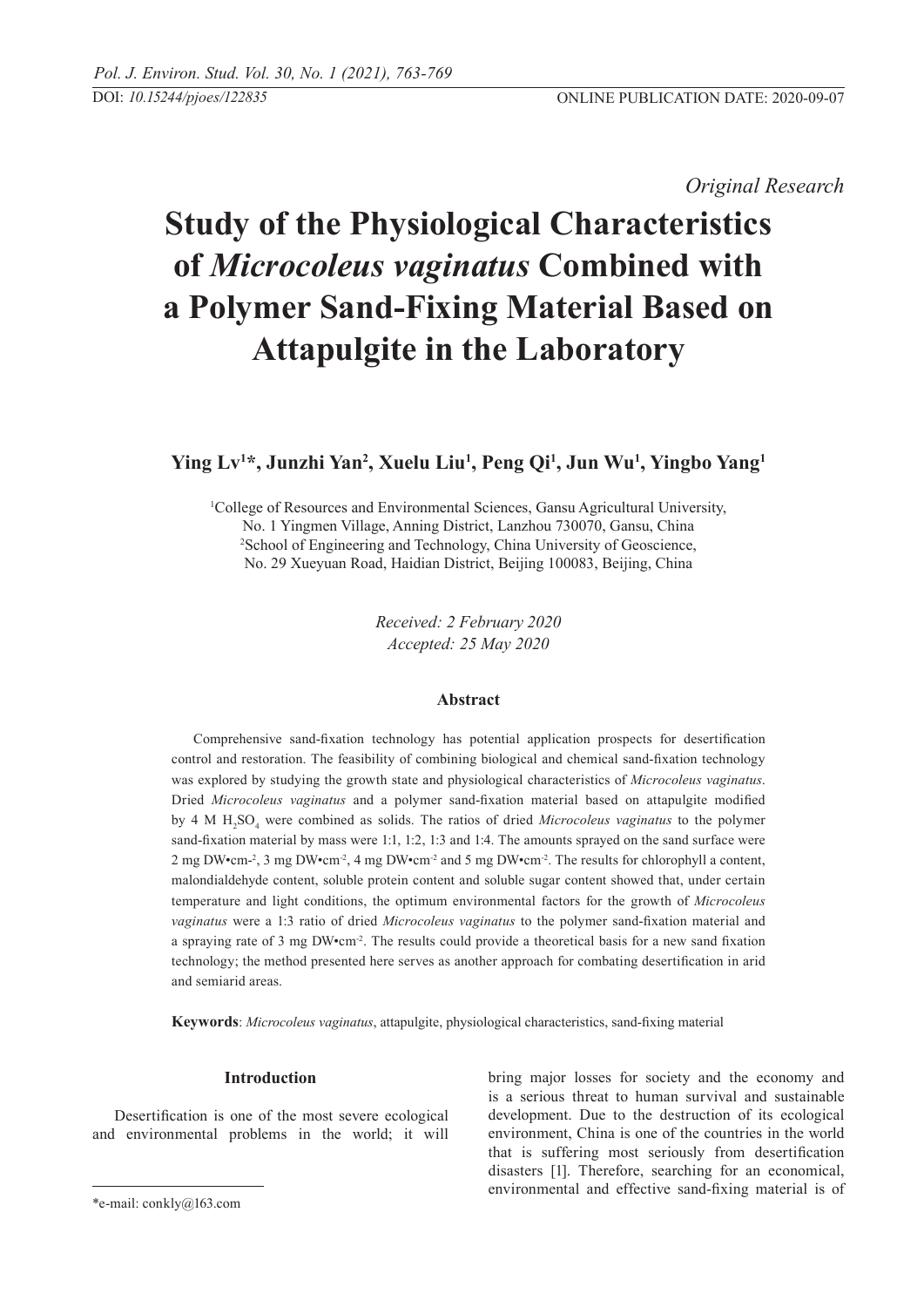great importance and urgency for China in order to prevent and control desertification. It is well known that the growth of many types of vegetation is restricted by harsh and variable environments, such as very cold or hot and dry regions [2]; however, biological soil crusts (BSCs) can survive these conditions well because of their unique physiological and ecological properties. BSCs are organic complexes composed mainly of bacteria, fungi, algae, lichens, mosses, and other cryptogams and surface soil [3], and their existence and development have important value in improving the desert environment, such as effectively reducing soil erosion, changing water and nutrient cycling rates, maintaining soil moisture, improving soil nutrient levels and creating favourable conditions for the recovery of vegetation in desertification areas [4, 5]. As the colonizers and pioneers of BSCs, cyanobacteria plays an irreplaceable role in the formation of BSCs. Among the cyanobacteria, the dominant species *Microcoleus vaginatus* often accounts for most of the crust biomass [6]. *Microcoleus vaginatus* is also useful for environmental improvement in desert regions because it can bind sand particles together via its growth and secretion of exopolysaccharides, and it plays an important pioneer role in environmental regulation and in the ecological restoration of desert regions [7].

Attapulgite is a crystalline hydrated magnesium silicate with a fibrous morphology, a large specific surface area and a moderate cation exchange capacity, and it is beneficial for adsorption. Because of the special physical and chemical properties of attapulgite, it has been widely applied in many fields [8]. As attapulgite is modified by acids, there are many exchangeable cations and reactive –OH groups on its surface [9]. It can add different polymers onto the chain of its natural polymers through graft copolymerization with certain functional groups [9], which provides attapulgite with better water absorption and water retention.

In desertification areas, the water content is very low. On the other hand, there are high diurnal temperature differences and a large range of temperature fluctuations that decrease the survival rate of BSCs and further influence the effect of sandfixation materials in dry conditions. When *Microcoleus vaginatus* is mixed with a polymer sand-fixing material based on attapulgite at different ratios of mass, it may produce a new type of sand-fixation material that creates no secondary pollution and is a more nutrientrich and economical sand-fixation material. However, there are presently few studies on this topic. Therefore, this study is intended to use an artificial culture of *Microcoleus vaginatus* with attapulgite modified by  $4 \text{ M H}_2\text{SO}_4$  and polymer to find the optimal mass ratio and to further explore the bioactivity and selfreproduction of *Microcoleus vaginatus*. This study will provide an important theoretical basis for the preparation of a new type of sand-fixation material that creates no secondary pollution and has self-repairing functions; this study will also further encourage the

development and application of natural mineral material and biological resources.

#### **Material and Methods**

### Cultivation of Microcoleus Vaginatus

*Microcoleus vaginatus*, a common dominant species in cyanobacterial soil crusts, was isolated from Shapotou, Zhongwei County, Ningxia Hui Autonomous Region, China (N 36°24'43.9", E 102°48'11.2") and was identified by microscopy*. Microcoleus vaginatus* was cultivated in BG11 medium at  $120 \mu E.m^{-2}.s^{-1}$  light intensity and 25°C with a 12 h light/12 h dark cycle in a light incubator (HPG-280B, China). The sand material was purchased from a local market.

# Preparation of The Polymer Sand-Fixing Material Based on Attapulgite

First, a four-necked flask equipped with a mechanical stirrer, a reflux condenser, a thermometer and a nitrogen line was purged with nitrogen to remove the dissolved oxygen from the system. Then, 7.1 g acrylamide (7.1 g, dissolved in 20 mL distilled water) was dispersed in a 250-mL four-necked flask. At the same time, 0.71 g attapulgite modified by 4 M  $H_2SO_4$ was added, and the mixture was stirred continuously for 30 min. After 30 min, 0.09 mg potassium persulfate and 0.06 mg N,N'-methylene-bis-acrylamide were added, and the mixture solution was bathed at 50ºC for 3 h to complete polymerization. Finally, 8 g of the polymer was ground and purged with 40 mL of 1.5 M NaOH and was gradually heated to 70ºC and maintained for 2 h. The obtained products were washed with distilled water several times and dried in an oven at 70ºC for 72 h.

# Combination of *Microcoleus Vaginatus* and Polymer Sand-Fixation Material

*Microcoleus vaginatus* was placed in a drying oven at 30ºC, and the drying degree was 85% water content. Dried *Microcoleus vaginatus* and the polymer sand-fixation material were combined as solids for the A1, A2, A3 and A4 treatments (A1 (the ratio of dried *Microcoleus vaginatus* to the polymer sandfixation material was 1:1, the amounts sprayed on the sandy surface were 2 mg  $DW$ •cm<sup>-2</sup>, 3 mg  $DW$ •cm<sup>-2</sup>, 4 mg DW•cm-2 and 5 mg DW•cm-2; A2 (the ratio of solid masses was 1:2, the amounts sprayed were the same as in A1; A3 (the ratio of solid masses was 1:3, the amounts sprayed were the same as in A1); A4 (the ratio of solid masses was 1:4, the amounts sprayed were the same as in A1)). The mixture was sprayed as a dry powder on a Petri dish filled with sand. Tap water was sprayed on the Petri dish three times a day, and BG11 was sprayed once every seven days to replenish the nutrients. *Microcoleus vaginatus* was grown for 60 days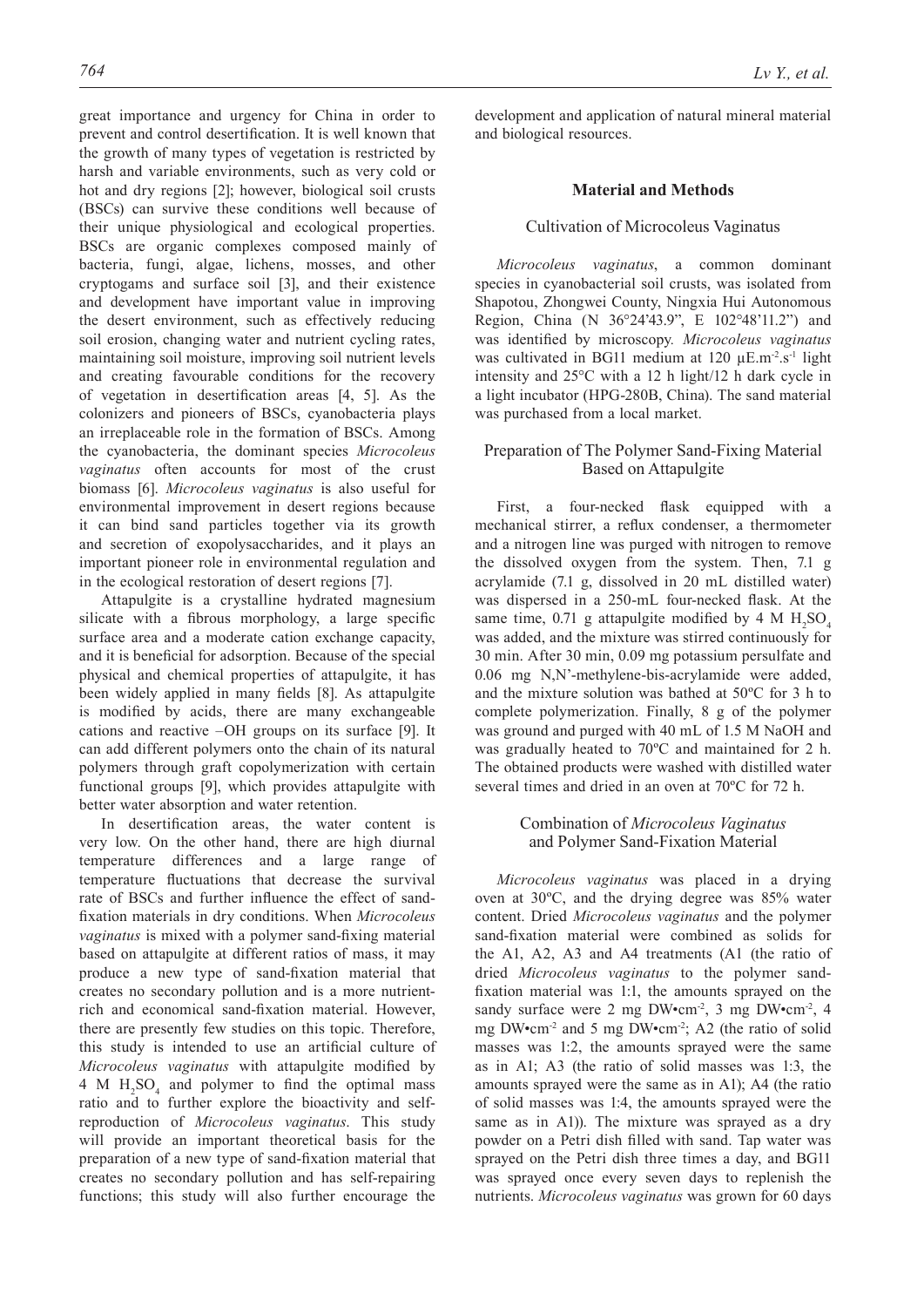under conditions of  $25^{\circ}$ C and 120  $\mu$ E•m<sup>-2</sup>•s<sup>-1</sup> in a light incubator, and the best proportion of *Microcoleus vaginatus* to the polymer sand-fixation material was determined according to its growth and development characteristics. The dried *Microcoleus vaginatus* and the polymer sand-fixation material were combined for the A5 treatment (the ratio of solid masses was 1:3, the amount sprayed on the sandy surface was 3 mg DW•cm-2), and the growth time and environmental conditions were the same as those of the A1, A2, A3 and A4.

#### Chlorophyll A (Chl a) Measurements

To monitor the effects of the different spraying amounts on the growth of *Microcoleus vaginatus*, the content of Chl a was assayed. Chl a was extracted in 95% ethanol and characterized by the method of Lan [10]. Absorbance values for the supernatants were recorded at 649 nm and 665 nm for Chl a (UV-300, UK).

#### Estimation of Malondialdehyde (MDA)

MDA content was measured by the method of Xie [11], with some modifications, and the absorbance of the supernatant was measured at 450, 532 and 600 nm (UV-300, UK).

#### The Determination of Soluble Protein

The soluble protein assay was based on the method described by Bradford [12], and the absorbance

was recorded at 595 nm (UV-300, UK). Protein concentrations were quantified using the Coomassie Brilliant Blue G-250 method using bovine serum albumin  $(0-100\mu g.mL^{-1})$  as the standard.

#### Measurements of Soluble Sugar

According to the methods of Li [13], with minor modifications, soluble sugar was determined, and the absorbance at 630 nm was measured with a spectrophotometer (UV-300, UK). The standard curve for soluble sugar was prepared by sucrose  $(0-100 \mu g.mL^{-1})$ . Each experiment was performed at least in triplicate.

#### Statistical Analysis

Data were analysed using a GLM (General Linear Model) with the Statistical Package for the Social Science (SPSS) version 19.0 software. Pairwise comparisons were performed using the least significant difference (LSD) procedure at the 0.05 significance level.

#### **Results and Discussion**

Adding a BSC inoculum to the soil surface is the most effective approach for enhancing BSC recovery, especially in sandy soils [14, 15]. Recently, hydrophilic polymers have been widely used as soil fixing agents or

| The amounts sprayed<br>$(mgDWcm-2)$ | The mixture ratio | Colour       | Shape     | Ph                | <b>Thickness</b><br>(mm) | Dry weight<br>$(mgocm-2)$ |
|-------------------------------------|-------------------|--------------|-----------|-------------------|--------------------------|---------------------------|
| A1                                  | 1:1               | Grey         | Flat      | $7.780 \pm 0.010$ | $1.393 \pm 0.015$        | $0.028 \pm 0.001$         |
| A1                                  | 1:2               | Grey         | Flat      | $7.663\pm0.0058$  | $1.420 \pm 0.010$        | $0.032 \pm 0.001$         |
| A1                                  | 1:3               | Grey         | Pinnacled | $7.390\pm0.010$   | $1.563 \pm 0.006$        | $0.048 \pm 0.001$         |
| A1                                  | 1:4               | Dark         | Rolling   | $7.540\pm0.010$   | $1.487\pm0.006$          | $0.042 \pm 0.001$         |
| A2                                  | 1:1               | Grey         | Flat      | $7.810\pm0.010$   | $1.387\pm0.006$          | $0.034\pm0.001$           |
| A2                                  | 1:2               | Grey         | Flat      | $7.640\pm0.010$   | $1.430\pm0.010$          | $0.043 \pm 0.001$         |
| A2                                  | 1:3               | <b>Black</b> | Rolling   | $7.190 \pm 0.010$ | $1.790 \pm 0.010$        | $0.069 \pm 0.001$         |
| A2                                  | 1:4               | Dark         | Rolling   | 7.587±0.0058      | $1.680\pm0.010$          | $0.055 \pm 0.0005$        |
| A3                                  | 1:1               | Grey         | Flat      | $7.670\pm0.010$   | $1.440\pm0.010$          | $0.032 \pm 0.001$         |
| A3                                  | 1:2               | Grey         | Flat      | $7.660\pm0.010$   | $1.470 \pm 0.010$        | $0.037 \pm 0.001$         |
| A3                                  | 1:3               | Dark         | Pinnacled | $7.087\pm0.0058$  | $1.640\pm0.010$          | $0.065 \pm 0.001$         |
| A3                                  | 1:4               | <b>Black</b> | Pinnacled | $7.310\pm0.010$   | $1.503 \pm 0.006$        | $0.042 \pm 0.001$         |
| A4                                  | 1:1               | Grey         | Flat      | 7.887±0.006       | $1.350\pm0.010$          | $0.032 \pm 0.001$         |
| A4                                  | 1:2               | Grey         | Flat      | $7.740 \pm 0.010$ | $1.410 \pm 0.010$        | $0.036 \pm 0.0006$        |
| A <sub>4</sub>                      | 1:3               | Dark         | Rolling   | $7.430\pm0.010$   | $1.693 \pm 0.006$        | $0.061 \pm 0.001$         |
| A4                                  | 1:4               | <b>Black</b> | Rolling   | $7.790 \pm 0.010$ | $1.570 \pm 0.010$        | $0.049 \pm 0.001$         |

Table 1. Development characteristics of *Microcoleus vaginatus* (growth for 60 days).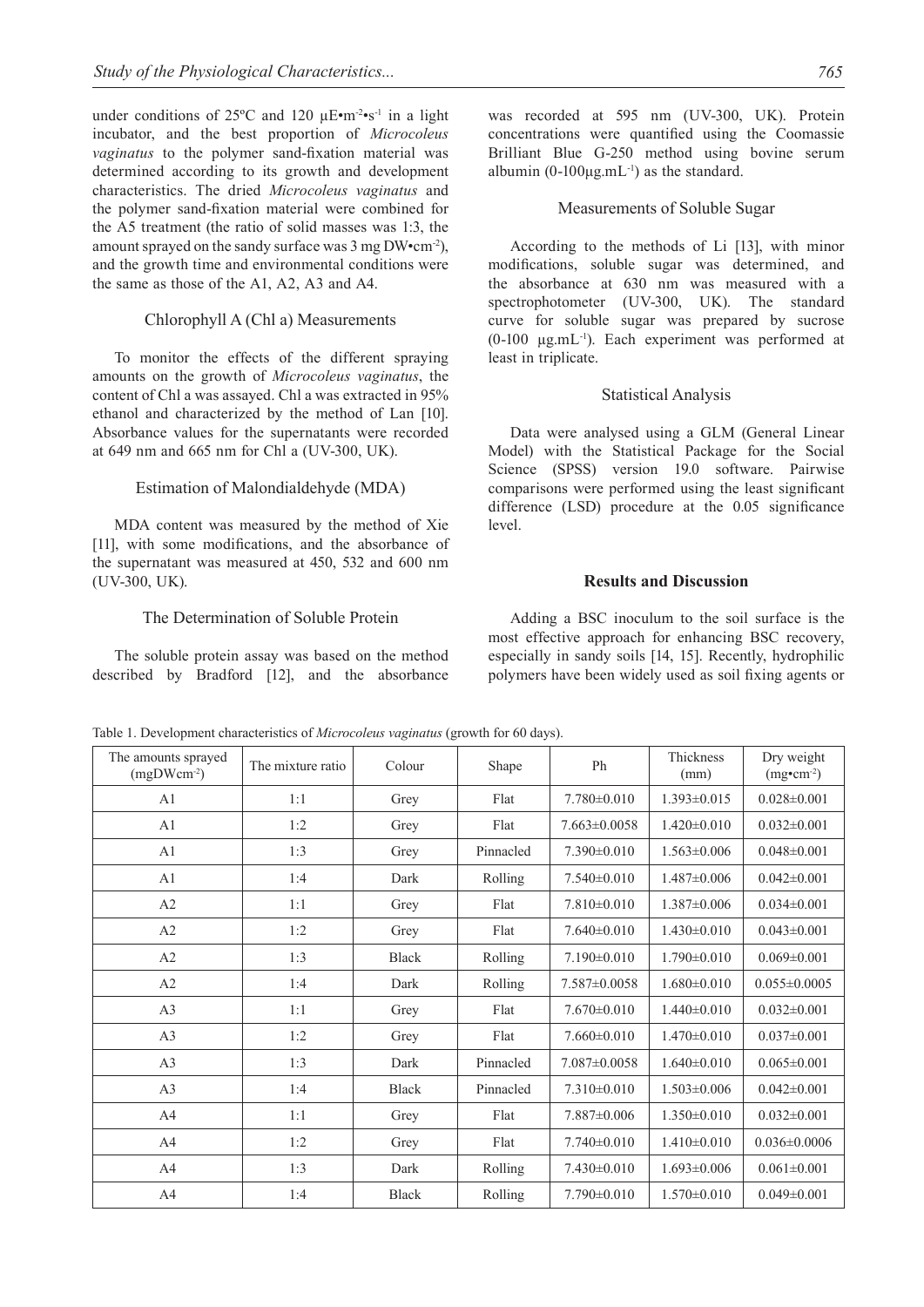

Fig. 1. Changes of chlorophyll a content from *Microcoleus vaginatus* combined with sand-fixation polymer material based on attapulgite, \*compare to 3 mg DW $\cdot$ cm<sup>-2</sup>, *p*<0.05.

conditioners to combat soil erosion [16]. Attapulgite has a special chain layer crystal structure, as attapulgite is modified by acids and contains active hydroxyl groups to form polymers with specific functional groups. However, for combined applications with cyanobacteria, attapulgite and other polymers that have no harmful effects on cyanobacterial growth should be considered [17]. Therefore, in the present study, we attempted to identify whether *Microcoleus vaginatus* with modified attapulgite and polymers mixed at different ratios of mass and different spraying levels were harmful to cyanobacterial physiological characteristics and could fix sand particles.

Effects of different ratios of mass on biological activities were studied firstly**,** *Microcoleus vaginatus* grew for 60 days under the conditions of 25ºC and 120  $\mu$ E•m<sup>-2</sup>•s<sup>-1</sup> in a light incubator. The results showed that there were significant differences in the pH, thickness and dry weight of *Microcoleus vaginatus*

under different ratios (*p*<0.05). The optimum environment for the growth of *Microcoleus vaginatus* was a 1:3 ratio of solid masses (Table 1). Therefore, a 1:3 ratio of the solid mass of dried *Microcoleus vaginatus* to the polymer sand-fixation material was used for future experiments.

Biological soil crusts exhibit many adaptive strategies in response to abiotic environmental stresses. These stresses can influence developmental processes and lead to growth restriction, making adaptive responses a high priority for plants. These adaptive mechanisms include changes in physiological and biochemical processes [18]. The Chl a concentration is a useful quantitative indicator of the degree of cyanobacterial soil crust development in the study of plant physiology, especially photosynthesis. To some extent, the Chl a content reflects the growth activity and biomass of cyanobacterial soil crusts [19]. Chl a also provides an indirect measure of nutrient status [20]. In our study, under certain conditions of temperature and light, the sprayed amount significantly affected the Chl a content of *Microcoleus vaginatus* ( *p*<0.05). As time continued, the Chl a content gradually increased in the four groups. Of the four spraying levels, the Chl a content at 3 mg  $DW^{\bullet}$ cm<sup>-2</sup> was the highest (Fig. 1). At the 3 mg DW•cm-2 spraying level, the Chl a content of *Microcoleus vaginatus* grown on the sand surface was lower than that of *Microcoleus vaginatus* combined with the polymer sand-fixation material (Table 2). The results suggested that *Microcoleus vaginatus* could adapt to these conditions and grow well. It was also evident that the sprayed amount was an important factor affecting the properties of *Microcoleus vaginatus* combined with the polymer sand-fixation material.

MDA is the final product of lipid peroxidation. MDA content is considered to be one of the most important manifestations of lipid peroxidation, and its concentration is related to the degree of membrane lipid

|  |  | Table 2. The physiological characteristics of Microcoleus vaginatus under different the growth. |  |  |  |  |  |  |
|--|--|-------------------------------------------------------------------------------------------------|--|--|--|--|--|--|
|--|--|-------------------------------------------------------------------------------------------------|--|--|--|--|--|--|

| Day |                | Chlorophyll a content<br>$(\mu$ gDWcm <sup>-2</sup> ) | MDA content<br>$(\mu$ molDWcm <sup>-2</sup> ) | Soluble protein content<br>$(mgDWcm-2)$ | Soluble sugar content<br>$(\mu$ gDWcm <sup>-2</sup> ) |
|-----|----------------|-------------------------------------------------------|-----------------------------------------------|-----------------------------------------|-------------------------------------------------------|
| 10  | A <sub>3</sub> | $3.987 \pm 0.367$                                     | $0.146 \pm 0.032$                             | $0.748 \pm 0.007$                       | $9.342 \pm 0.105$                                     |
|     | A <sub>5</sub> | $4.000 \pm 0.147$                                     | $0.207 \pm 0.013$ #                           | $0.680\pm0.006$ <sup>#</sup>            | $6.636 \pm 0.015$                                     |
|     | A <sub>3</sub> | $5.290 \pm 0.066$                                     | $0.235 \pm 0.032$                             | $0.832 \pm 0.008$                       | $9.594 \pm 0.158$                                     |
| 20  | A <sub>5</sub> | $5.007 \pm 0.009$ #                                   | $0.329 \pm 0.021$ #                           | $0.735 \pm 0.008$ #                     | $6.931 \pm 0.057$                                     |
|     | A <sub>3</sub> | $6.733 \pm 0.112$                                     | $0.254 \pm 0.032$                             | $0.893 \pm 0.013$                       | $9.779 \pm 0.198$                                     |
| 30  | A <sub>5</sub> | $6.186 \pm 0.218$ <sup>#</sup>                        | $0.366 \pm 0.025$                             | $0.780 \pm 0.015$                       | $7.498 \pm 0.154$                                     |
| 40  | A <sub>3</sub> | $7.760 \pm 0.676$                                     | $0.308 \pm 0.036$                             | $0.947 \pm 0.007$                       | $10.091 \pm 0.169$                                    |
|     | A <sub>5</sub> | $6.564 \pm 0.211$ <sup>#</sup>                        | $0.390 \pm 0.025$ #                           | $0.838 \pm 0.018$ #                     | $7.647 \pm 0.013$ #                                   |
| 50  | A <sub>3</sub> | $9.130\pm0.132$                                       | $0.346 \pm 0.029$                             | $0.976 \pm 0.020$                       | $10.437\pm0.166$                                      |
|     | A <sub>5</sub> | $8.807 \pm 0.079$ <sup>#</sup>                        | $0.517 \pm 0.025$ #                           | $0.892 \pm 0.005$ #                     | $8.477 \pm 0.307$                                     |

 $*$ compare to A3,  $p$ <0.05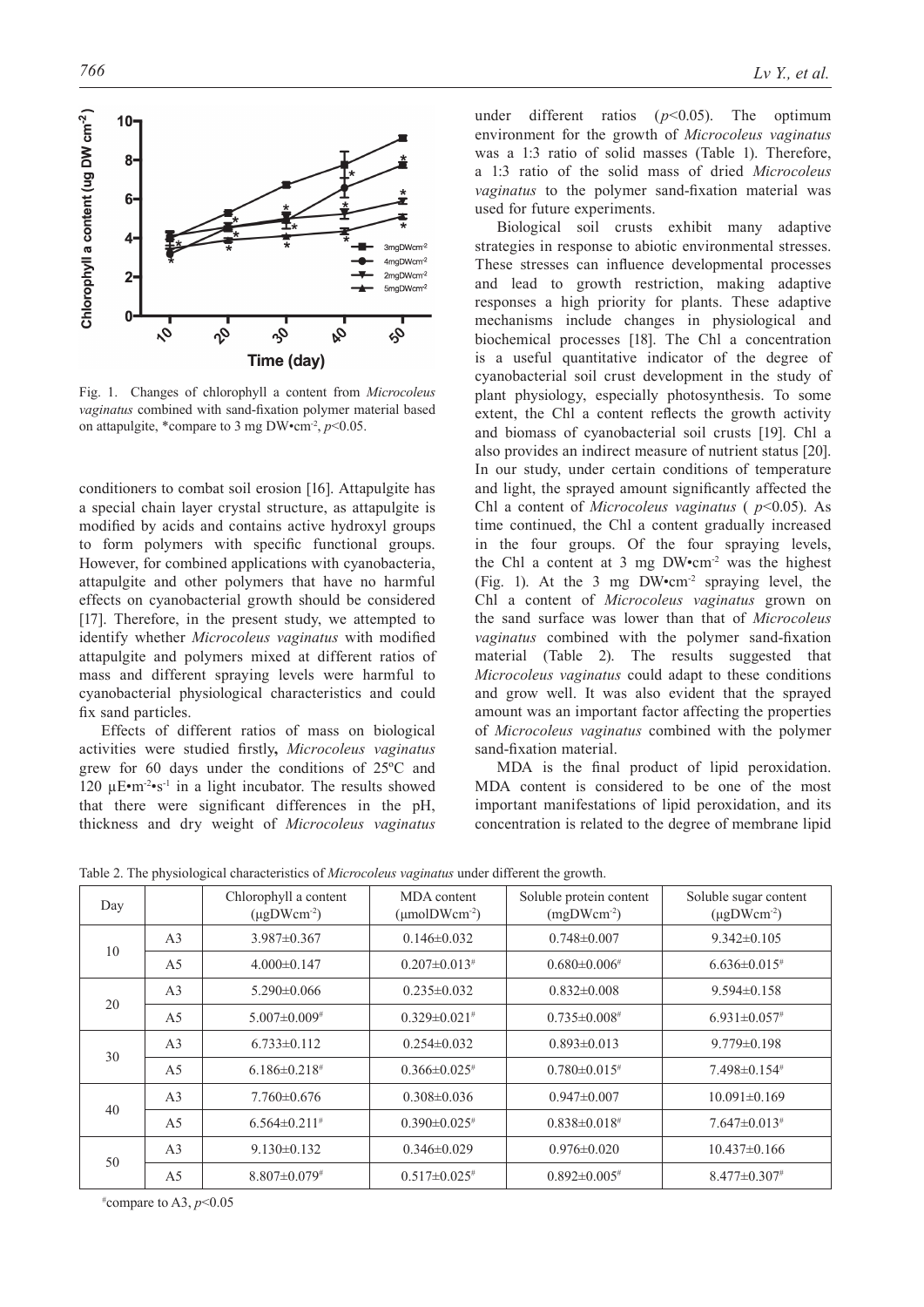

Fig. 2. Changes of MDA content from *Microcoleus vaginatus* combined with sand-fixation polymer material based on attapulgite. \*compare to 3 mg DW $\cdot$ cm<sup>-2</sup>, *p*<0.05.

peroxidation [21]. In the present study, under certain conditions of temperature and light, the amount sprayed significantly affected the MDA content of *Microcoleus vaginatus* ( $p$ <0.05). As the time increased, the MDA content gradually increased in the four groups. Of the four spraying levels, the MDA content at 3 mg DW•cm-2 was the lowest (Fig. 2). At the 3 mg  $DW$ •cm<sup>-2</sup> spraying level, the MDA content of *Microcoleus vaginatus*  grown on the sand surface was higher than that of *Microcoleus vaginatus* combined with polymer sandfixation material (Table 2). The results showed that this spraying rate had little influence on *Microcoleus vaginatus* and was suitable for their growth and amplification. Research found that low MDA content indicated that plants were under less stress, and high MDA content indicated more serious oxidative damage to the plant cell membrane [22, 23], which was consistent with our results.

Soluble protein makes up various antioxidant enzymes, and changes in their content reflect protein



Fig. 3. Changes of soluble protein content from *Microcoleus vaginatus* combined with sand-fixation polymer material based on attapulgite. \*compare to 3 mg DW $\cdot$ cm<sup>-2</sup>, *p*<0.05.

synthesis and the degradation of various information in the cell. Soluble protein content indirectly reflects the total metabolic status of plants [24]. In our study, under certain conditions of temperature and light, the amount sprayed significantly affected the soluble protein content of *Microcoleus vaginatus* (*p*<0.05). With increasing time, the soluble protein content gradually increased in the four groups. Of the four spraying levels, the soluble protein content at 3 mg  $DW^{\bullet}$ cm<sup>-2</sup> was the highest (Fig. 3). At the 3 mg  $DW$ •cm<sup>-2</sup> spraying level, the soluble protein content of *Microcoleus vaginatus* grown on the sand surface was lower than that of *Microcoleus vaginatus* combined with the polymer sand-fixation material (Table 2). The results suggested that the number of functional proteins in cells was also increased, which was conducive to maintaining the osmotic pressure and the normal metabolism of cells, thereby enhancing the protective effect on *Microcoleus vaginatus* cells and improving the water retention ability of cells.

Soluble sugar is an important constituent and source of energy for living organisms [25]. As an intermediate or end product of metabolism, it participates in the metabolic regulation of various plants at different concentrations. Therefore, it plays an important role in regulating plant physiological processes such as growth, development and stress resistance [26, 27]. At the same time, soluble sugar is also thought to be a osmotic regulators in cells; It maintains the pressure potential of cells, reduces water loss, and helps to maintain the normal function of cells [28]. In our study, under certain conditions of temperature and light, the sprayed amount significantly affected the soluble protein content of *Microcoleus vaginatus* (*p*<0.05). With increasing time, the soluble protein content gradually increased in the four groups. Of the four levels of spraying, the soluble protein content at 3 mg DW•cm<sup>-2</sup> was the highest (Fig. 4). At the 3 mg DW•cm-2 spraying level, the soluble protein content of *Microcoleus vaginatus* grown on the sand surface was lower than that of *Microcoleus vaginatus* combined with the polymer sand-fixation



Fig. 4. Changes of soluble sugar content from *Microcoleus vaginatus* combined with sand-fixation polymer material based on attapulgite. \*compare to 3 mg DW•cm<sup>-2</sup>,  $p$ <0.05.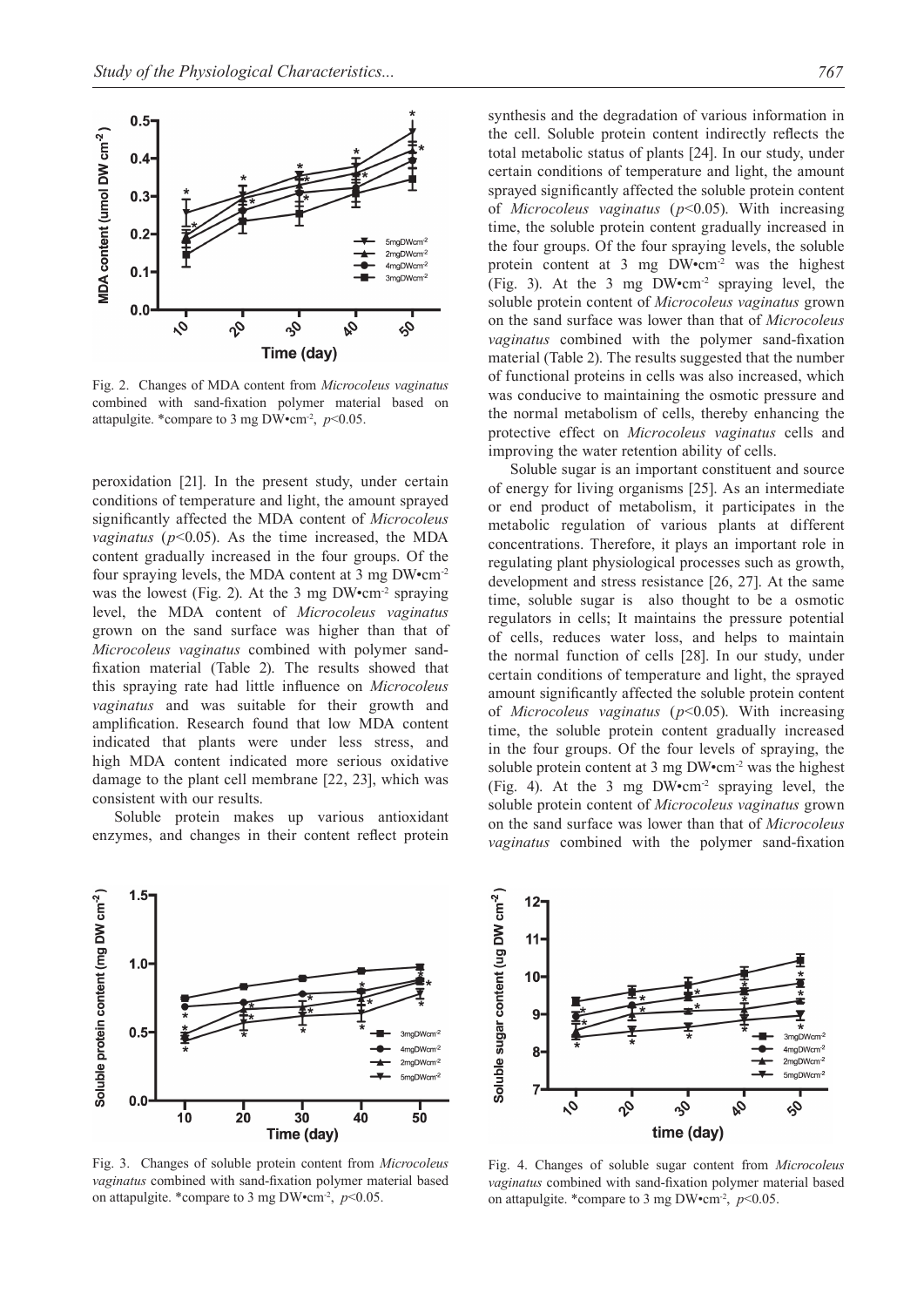material (Table 2). The results suggested that this spraying level was beneficial to *Microcoleus vaginatus* and made them grow well, which made them better able to resist stress and cope with environmental change. This further indicated that *Microcoleus vaginatus*, when combined with the polymer sand-fixing material, had good physiological characteristics and was more adaptable to environmental c*Microcoleus vaginatus* combined with the polymer sand-fixing material based on attapulgite might be able to build a healthy, stable, efficient and productive ecosystem in deserts and to reflect their synergy because of the functions of *Microcoleus vaginatus*, such as strengthening the antierosion capacity of the sandy soil surface, maintaining the soil moisture and improving the nutrient condition of soil in desertification areas [29, 30]. After the attapulgite was modified by 4 M  $H_2SO_4$ , it had better water absorption and water retention capabilities and could slowly release water for the plant to absorb and to use. The modified attapulgite could not only decrease the deep leakage of water, decrease soil nutrient loss, improve water use efficiency and reduce soil erosion but also regulate soil water, temperature and aeration conditions and enhance the soil structure and soil fertility [31, 32] to promote the formation and development of *Microcoleus vaginatus.*

# **Conclusions**

In summary, by studying the growth state and physiological characteristics of *Microcoleus vaginatus* mixed at different ratios and inoculum concentrations of a polymer sand-fixing material based on attapulgite, it was found that the optimum environmental factors for the growth of *Microcoleus vaginatus* combined with the polymer sand-fixation material were a 1:3 ratio of solid mass and a spraying amount of 3 mg DW•cm<sup>-2</sup>. Under laboratory conditions, *Microcoleus vaginatus* grew rapidly and experienced minimal stress from the external environment. The physiological properties and biological activities of the inoculated *Microcoleus vaginatus* were stable during the study period, and the results could provide a theoretical basis for a new sandfixation technology. The method presented here serves as another approach for combating desertification in arid and semiarid areas.

#### **Acknowledgements**

This research was supported by the Scientific Research Start-up Funds for Openly Recruited Doctors (GAU-KYQD-2018-38).

#### **Conflict of Interest**

The authors declare no conflict of interest.

#### **References**

- 1. WAN Q.Q., PU Q.H., DING G.D., WU B. Analysis on the Reason of Sandy Desertification in Hulunber Steppe. Research of Soil & Water Conservation, **2007**.
- 2. MAGER D.M., THOMAS A.D. Extracellular polysaccharides from cyanobacterial soil crusts: A review of their role in dryland soil processes. Journal of Arid Environments, **75** (2), 91, **2011**.
- 3. ZHANG J.H. A brief analysis of biological soil crust in the management of rocky desertification. International Journal of Science, **1** (2), 30, **2014**.
- 4. HU CH., LIU Y., SONG L., ZHANG D.. Effect of desert soil algae on the stabilization of fine sands. Journal of Applied Phycology, **14** (4), 281, **2002**.
- 5. LAN S.B., HU C.X., RAO B.Q., LI W., ZHANG D., LIU Y.D. Non-rainfall water sources in the topsoil and their changes during formation of man-made algal crusts at the eastern edge of Qubqi Desert, Inner Mongolia. Science China Life Sciences, **53** (9), 91, **2010**.
- 6. LAN S., LI W., ZHANG D., HU C.. Desiccation provides photosynthetic protection for crust cyanobacteria *Microcoleus vaginatus* from high temperature. Physiologia Plantarum, **152** (2), 345, **2014**.
- 7. LAN S., WU L., ZHANG D., HU C.. Effects of light and temperature on open cultivation of desert cyanobacterium *Microcoleus vaginatus*. Bioresource Technology, **182**, 144, **2015**.
- 8. LIU Y., CHEN H., ZHANG J., WANG A.. Effect of number of grindings of attapulgite on enhanced swelling properties of the superabsorbent nanocomposites. Journal of Composite Materials, **47** (8), 969, **2013**.
- 9. ZHANG J., WANG Q., WANG A. Synthesis and characterization of chitosan – poly(acrylic acid)/attapulgite superabsorbent composites. Carbohydrate Polymers, **68** (2), 367, **2007**.
- 10. LAN S.B., WU L., ZHANG D.L., HU C.X., LIU Y.D. Ethanol outperforms in the extraction of chorophyall-a form biological soil crusts. Soil Biology & Biochemistry, **43** (4), 857, **2011**.
- 11. XIE Z.M., WANG Y.X., LIU Y.D., LIU Y.M. Ultraviolet-B exposure induces photo-oxidative damage and subsequent repair strategies in a desert cyanobacterium Microcoleus vaginatus Gom. European Journal of Soil Biology, **45** (4), 377, **2009**.
- 12. BRADFORD M.M. A rapid and sensitive method for the quantitation of microgram quantities of protein utilizing the principle of protein-dye binding. Analytical Biochemistry, **72** (s 1–2), 248, **1976**.
- 13. LI M., FENG S.Q., WU L.M., LI Y., FAN C.F., ZHANG R., ZOU W.H., TU Y.Y., JING H.C., LI S.Z.,PENG L.C. Sugar-rich sweet sorghum is distinctively affected by wall polymer features for biomass digestibility and ethanol fermentation in bagasse. Bioresource Technology, **167** (3), 14, **2014**.
- 14. BELNAP J. The potential roles of biological soil crusts in dryland hydrologic cycles. Hydrological Processes, **20** (15), 3159, **2010**.
- 15. BOWKER M.A. Biological Soil Crust Rehabilitation in Theory and Practice: An Underexploited Opportunity. Restoration Ecology, **15** (1), 13, **2007**.
- 16. YONTER G. Effects of polyvinylalcohol (PVA) and polyacrylamide (PAM) as soil conditioners on erosion by runoff and by splash under laboratory conditions. Ekoloji, **19** (77), 35, **2010**.